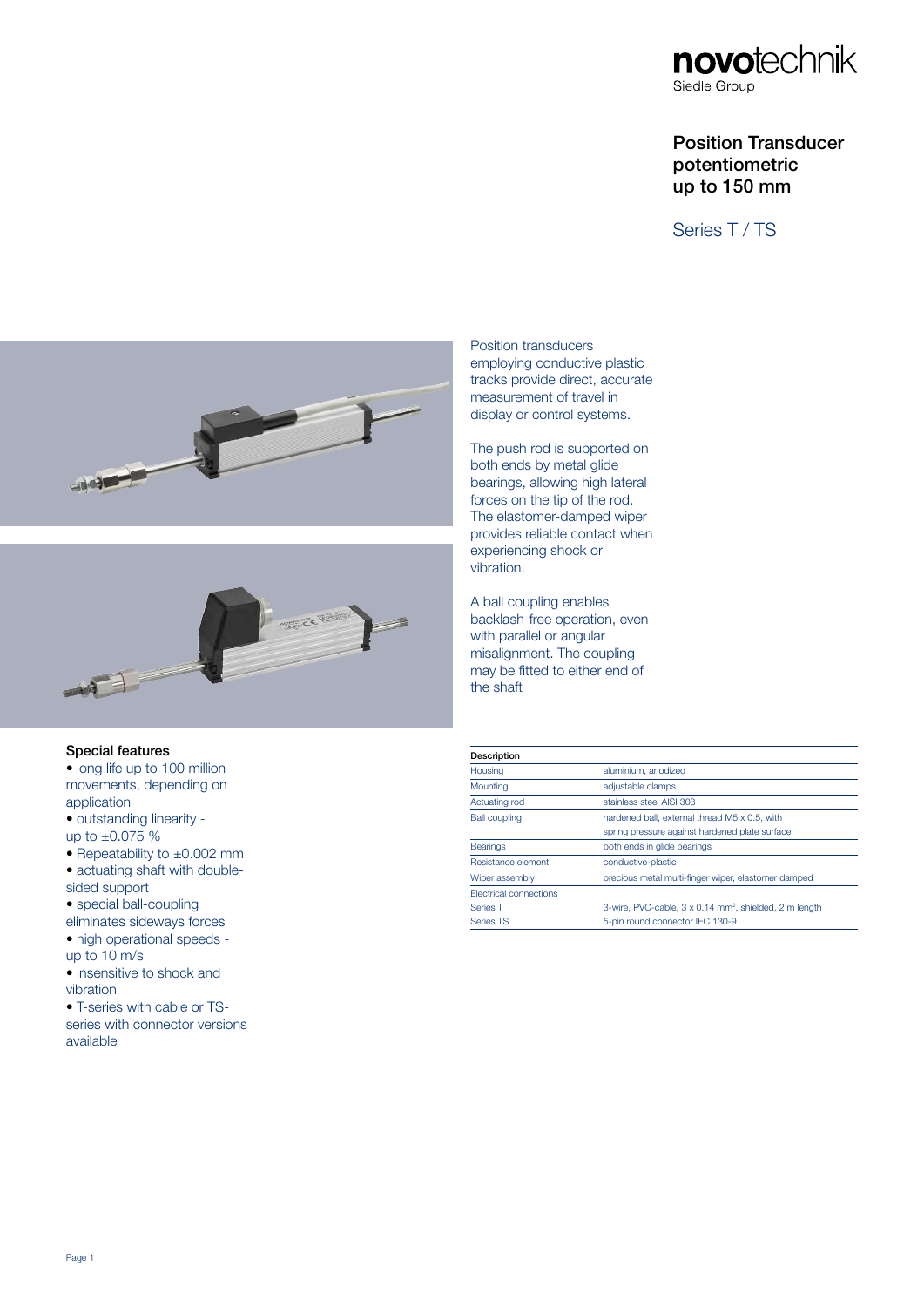







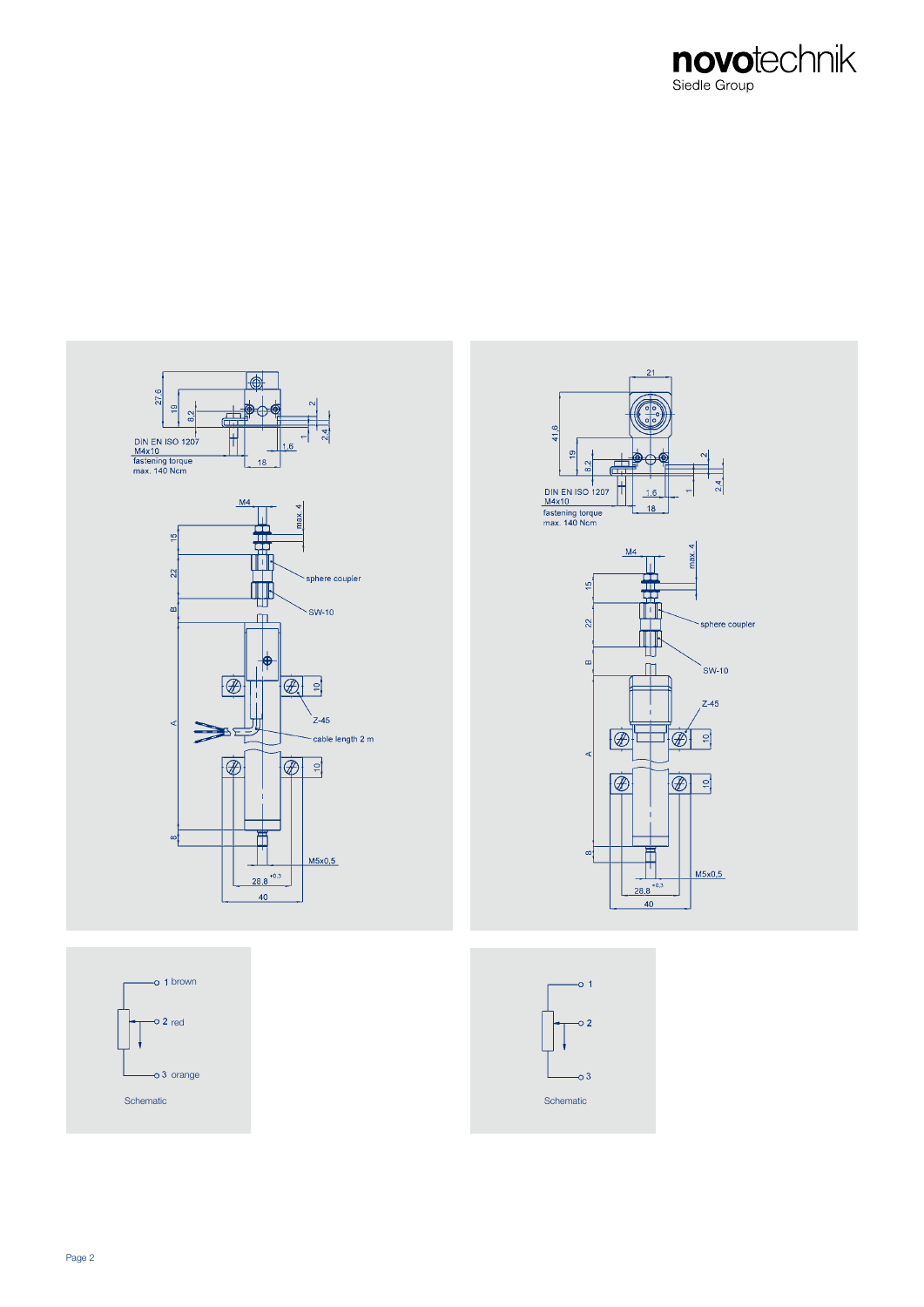

| Type designations                                                           | T-0025<br>TS-0025                     | T-0050<br>TS-0050                           | T-0075<br>TS-0075 | T-0100<br>TS-0100 | T-0150<br>TS-0150 | with cable<br>with plug |
|-----------------------------------------------------------------------------|---------------------------------------|---------------------------------------------|-------------------|-------------------|-------------------|-------------------------|
| <b>Electrical Data</b>                                                      |                                       |                                             |                   |                   |                   |                         |
| Defined eletrical range                                                     | 25                                    | 50                                          | 75                | 100               | 150               | mm                      |
| <b>Electrical stroke</b>                                                    | 27                                    | 52                                          | 77                | 102               | 152               | mm                      |
| Nominal resistance                                                          | $\mathbf{1}$                          | $\sqrt{5}$                                  | $\sqrt{5}$        | 5                 | $\overline{5}$    | $k\Omega$               |
| Resistance tolerance                                                        | 20                                    |                                             |                   |                   |                   | $\pm\%$                 |
| Independent linearity                                                       | 0.2                                   | 0.15                                        | 0.1               | 0.075             | 0.075             | $\pm\%$                 |
| Repeatability                                                               | 0.002                                 |                                             |                   |                   |                   | mm                      |
| Recommended operating wiper current                                         | $\leq 1$                              |                                             |                   |                   |                   | μA                      |
| Maximum wiper current<br>in case of malfunction                             | 10                                    |                                             |                   |                   |                   | mA                      |
| Maximum permissible applied voltage                                         | 42                                    |                                             |                   |                   |                   | V                       |
| Effective temperature coefficient of the<br>output-to-applied voltage ratio | typical 5                             |                                             |                   |                   |                   | ppm/K                   |
| Insulation resistance<br>(500 VDC)                                          | $\geq 10$                             |                                             |                   |                   |                   | M <sub>2</sub>          |
| Dielectric strength<br>(500 VAC, 50 Hz)                                     | $\leq 100$                            |                                             |                   |                   |                   | μA                      |
| <b>Mechanical Data</b>                                                      |                                       |                                             |                   |                   |                   |                         |
| Body length (dimension A)                                                   | 63                                    | 88                                          | 113               | 138               | 188               | $+1$ mm                 |
| Mechanical stroke (dimension B)                                             | 30                                    | 55                                          | 80                | 105               | 155               | $±1,5$ mm               |
| Weight<br>with cable<br>with plug                                           | 140<br>86                             | 160<br>107                                  | 170<br>132        | 190<br>150        | 220<br>190        | $\mathsf g$<br>g        |
| Weight of shaft with coupling                                               | 35                                    | 43                                          | 52                | 58                | 74                | g                       |
| Operating force (horizontal)                                                | $\leq 0.30$                           |                                             |                   |                   |                   | N                       |
| Mobility of ball coupling                                                   |                                       | ±1 mm parallel offset, ±2.5° angular offset |                   |                   |                   |                         |
| Maximum permitted torque for<br>mounting screws (with washer)               | 140                                   |                                             |                   |                   |                   | <b>Ncm</b>              |
| <b>Environmental Data</b>                                                   |                                       |                                             |                   |                   |                   |                         |
| Temperature range                                                           | $-30$ $+100$                          |                                             |                   |                   |                   | $^{\circ}C$             |
| Vibration                                                                   | 52000<br>$Amax = 0.75$<br>$amax = 20$ |                                             |                   |                   |                   | Hz<br>mm<br>g           |
| Shock                                                                       | 50<br>11                              |                                             |                   |                   |                   | g<br>ms                 |
| Life                                                                        | $\geq 100 \times 10^6$                |                                             |                   |                   |                   | movements               |
| Protection class                                                            | IP40 (DIN EN 60529)                   |                                             |                   |                   |                   |                         |